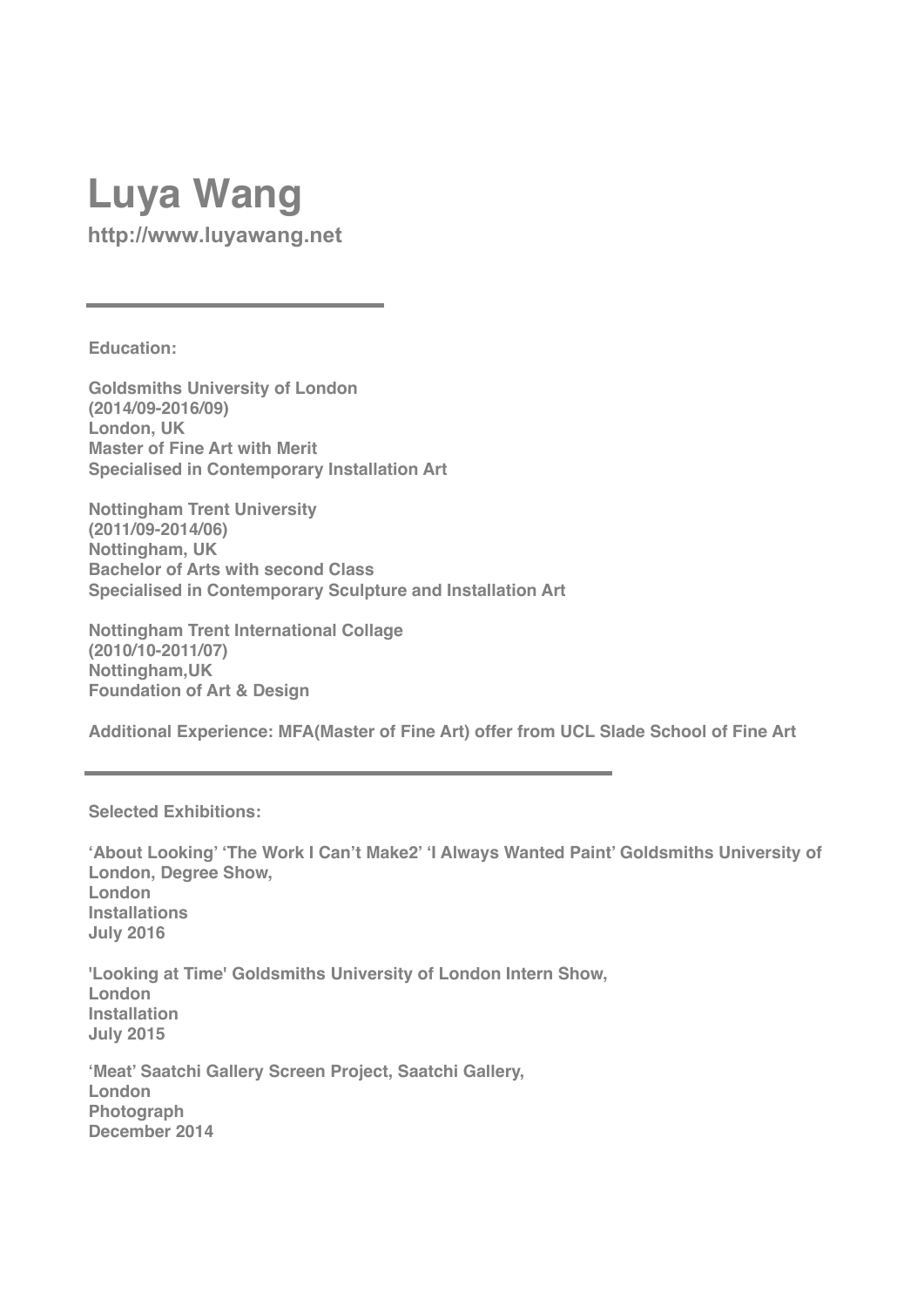**'The Real Movement' Wirksworth Festival Derbyshire Installation September 2014**

**'The Real Movement' Degree Show, Bonington Building, Nottingham Trent University Nottingham Video & Installation May 2014**

**'Distance' Surface Gallery Nottingham Installation October 2013**

**'What do you see when you close your eyes 2\*?' Bonington Building, Nottingham Trent University Nottingham Installation May 2013**

**'Untitled' Bonington Building, Nottingham Trent University Nottingham Installation December 2012**

**Teaching:**

**Full-Time Lecturer (04/2017-) ACG Art Creativity Global / ACG国际艺术教育 Shanghai, China**

**Work Experience:** 

**Gallery Exhibitor PHOTOFAIRS SHANGHAI, ArtCN Gallery, Shanghai, China (09/2017)**

**Gallery Assistant in Publication & Media (Part -Time) ArtCN Gallery Shanghai, China (09/2016 - 03/2017)**

**Gallery Assistant (Part-Time) Hugh's Gallery London, UK (2015/09-2016/03)**